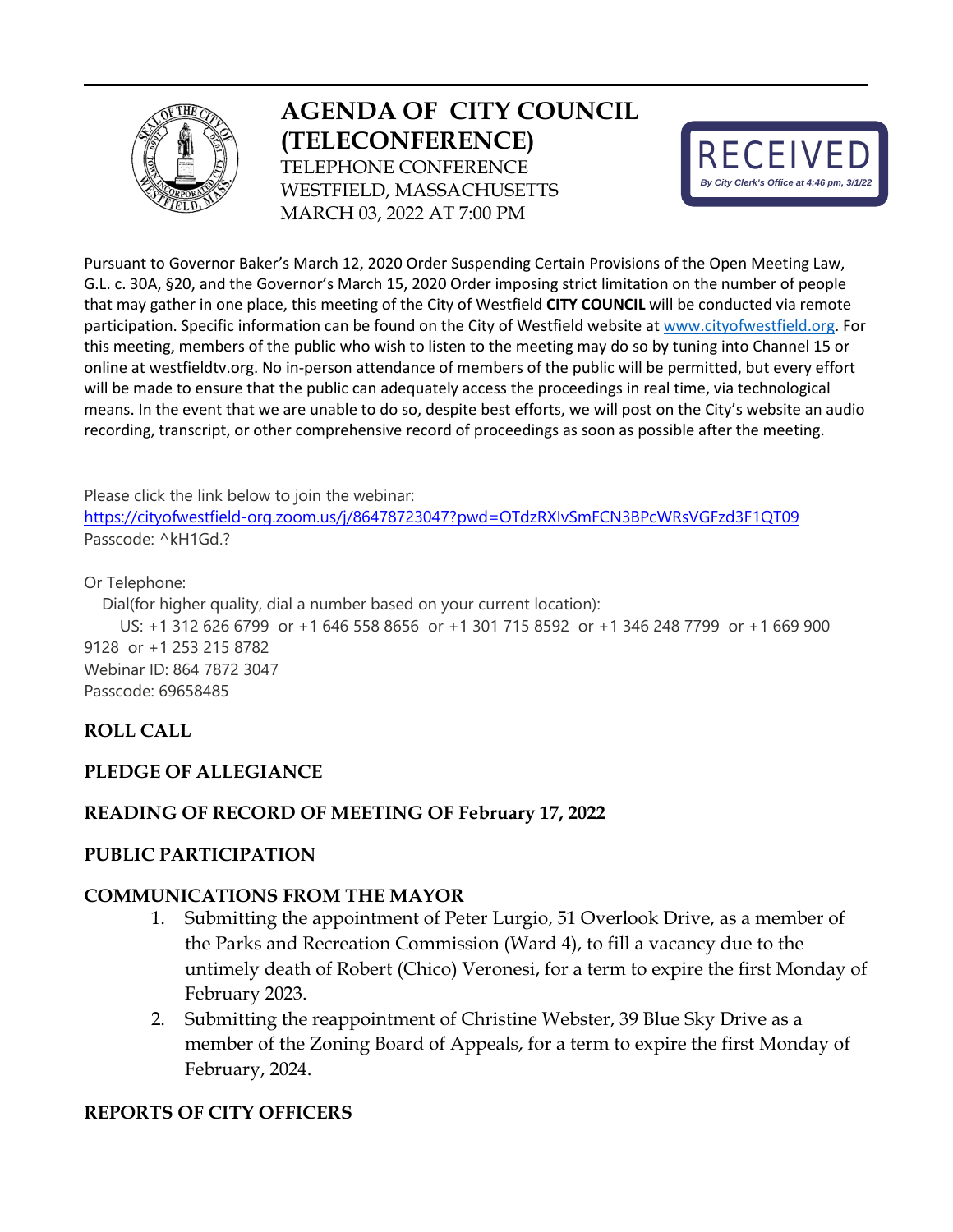# **PETITIONS, REMONSTRANCES, AND OTHER PAPERS**

- 3. PUBLIC HEARING a petition for a zoning amendment at Section 2-20, 3-40, 50, 110, 120 and 4-30.4(1) relative to residential kennel restrictions, particularly lot area, to leave more discretion to the Special Permit granting authority.
- 4. Attorney Brad Moir submitting a Notice of Intent for Helen A. Allen (deceased), Linda A. Vaughen and Jeffrey R. Allen, Trustees of the Robert S. Allen Funding Trust to Convert land to other use pursuant to MGL 61A Section 14 for land on North Road into Residential use, for City's First Right of Refusal.

# **REPORTS OF COMMITTEES**

Legislative and Ordinance Committee

- 5. Petition to amend the Zoning Ordinance to allow taprooms and similar accessory uses in Industrial A District.
- 6. Order of Taking of Easements at 113 City View Road and 112 City View Road.

Personnel Action Committee

- 7. Reappointment of Norman Smith, 48 Reservoir Road, as a member of the Commission for Citizens with Disabilities for a term to expire the first Monday of June, 2024.
- 8. Reappointment of Andrea Pianka, 32 Yeoman Avenue, as a member of the Commission for Citizens with Disabilities for a term to expire the first Monday of March, 2024.
- 9. Reappointment of Christopher Mowatt, 17 Spruce Circle, as a member of the License Commission for a term to expire the first Monday of February, 2027.
- 10. Reappointment of Richard Emmings, 3 West School Street, as a member of the Public Safety Communications Commissions for a term to expire the first Monday of June, 2024.
- 11. Reappointment of Jeffrey Gosselin, 330 Elm Street, as a member of the Commission for Citizens with Disabilities for a term to expire the first Monday of February. 2025.
- 12. Reappointment of Thomas Sharp, 53 Simmons Brook Drive, as a member of the Conservation Commission for a term to expire the first Monday of February. 2025.
- 13. Reappointment of Carl Grobe, 130 Hawks Circle, as a member of the Conservation Commission for a term to expire the first Monday of February. 2025.
- 14. Reappointment of James Liptak, 515 Granville Road, as a member of the Council on Aging for a term to expire the first Monday of February. 2025.
- 15. Reappointment of Edward Roman, 419 Southwick Road, to the position of Municipal Light Board, for a term to expire the first Monday of February. 2024.

### **UNFINISHED BUSINESS**

16. Second Reading and Final Passage of an Ordinance amending the Wetlands Protection Ordinance.

# **MOTIONS, ORDERS OR RESOLUTIONS**